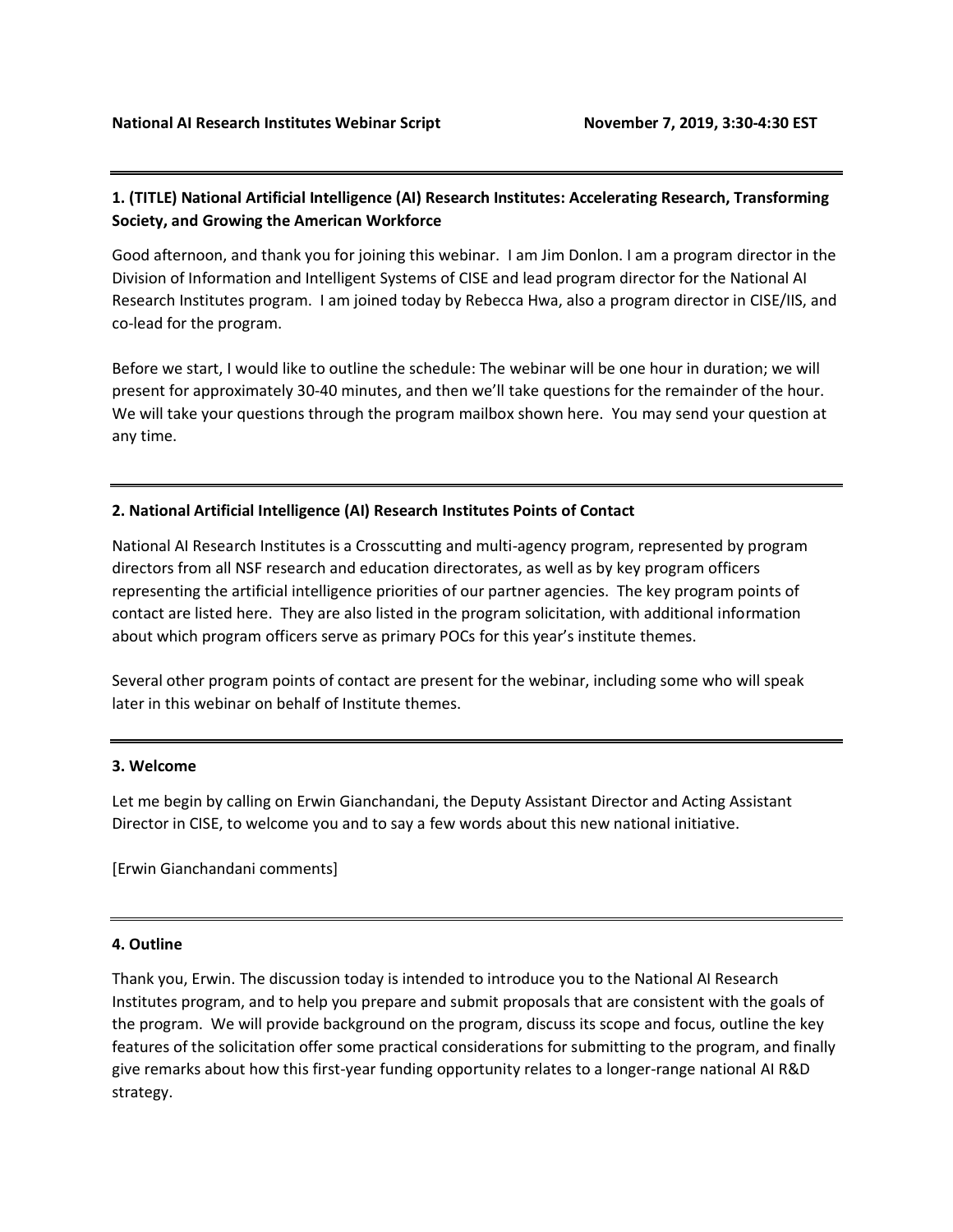As mentioned prior to the start of the presentation, we will take questions via the email address listed at the bottom of each slide, and we will address as many of those questions as we can at the end.

## **5. National Artificial Intelligence (AI) Research Institutes**

We begin with the program at a glance.

This program is a joint effort between

- the National Science Foundation (NSF),
- U.S. Department of Agriculture (USDA) National Institute of Food and Agriculture (NIFA),
- U.S. Department of Homeland Security (DHS) Science & Technology Directorate (S&T),
- U.S. Department of Transportation (DOT) Federal Highway Administration (FHWA), and
- U.S. Department of Veterans Affairs (VA),

The overarching goal of the program is to

- Make long-term investments in AI research in areas with the potential for long-term payoffs in AI,
- To grow a workforce of future AI researchers and practitioners, and

- To create national nexus points for broader collaboration in this effort among universities, federal agencies, industries and nonprofits.

#### **6. National Artificial Intelligence (AI) Research Institutes**

AI Research Institutes will have as their primary focus the advancement of multidisciplinary, multistakeholder research on larger-scale, longer-time-horizon challenges in AI research than are supported in typical research grants. They will accelerate the development of transformational technologies by grounding that research in critical application sectors that can serve as motivation for foundational research advances and provide opportunities for the effective fielding of AI-powered innovation.

In this first year we anticipate funding up to six full Institutes in the themes selected as priority areas for this year, and a number of Planning grants in an unrestricted range of foundational and use-inspired research that is within the scope of AI for this solicitation and appropriate to NSF and its partner organizations.

It is expected that there will be additional solicitations in this area in future years, and plans are already underway to envision a solicitation for the next year.

#### **7. Background**

The rationale for this program is rooted in the national imperative to lead in AI research and development. Earlier this year, NSF joined other federal agency partners in announcing the release of the 2019 Update to the National Artificial Intelligence (AI) Research and Development (R&D) Strategic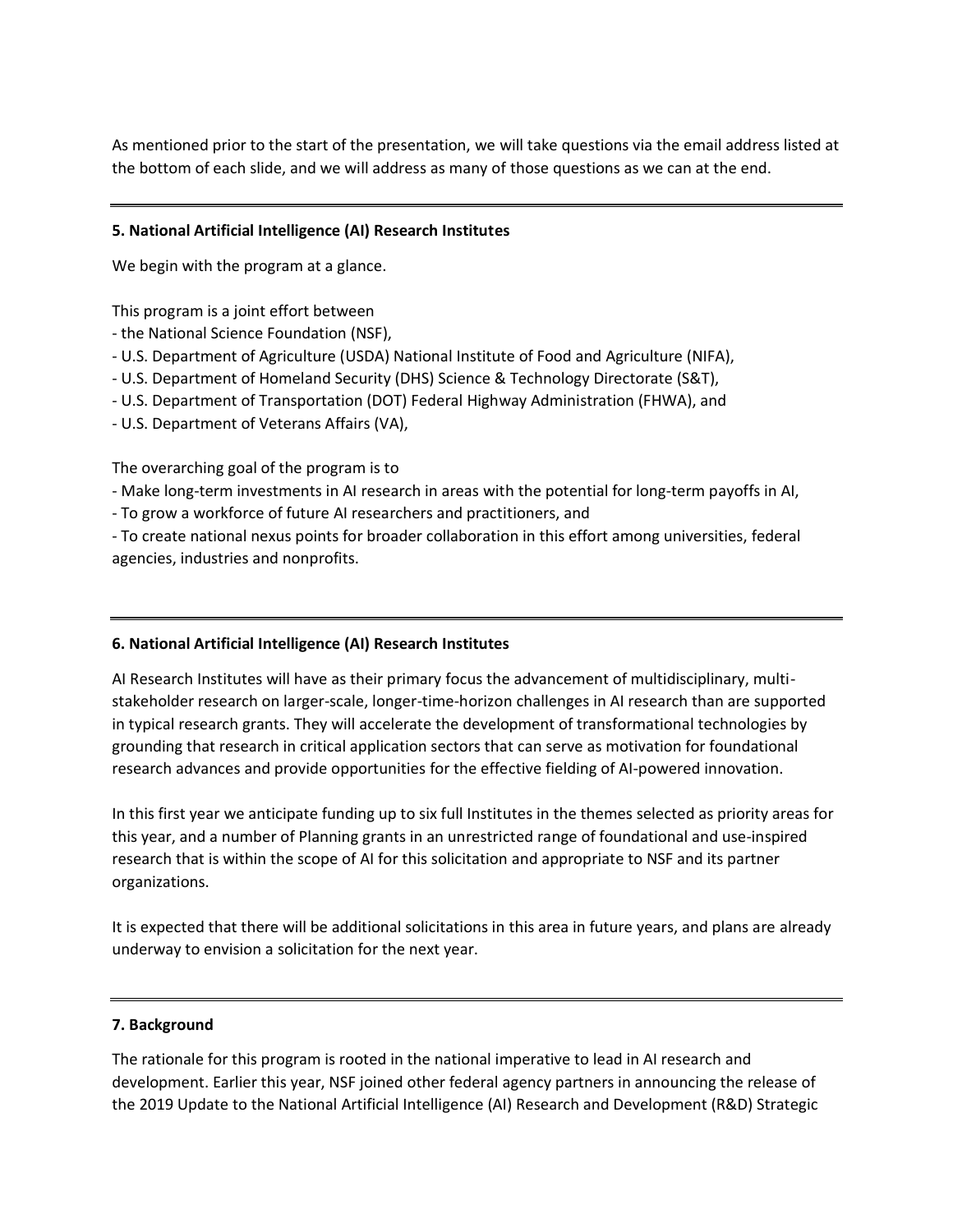Plan. The first strategic priority in this National AI R&D Strategy is to "Make long-term investments in AI research"

Following the 2019 update to this strategy, NSF led a convening of potential partners in May 2019 to specifically discuss that strategic objective, and to explore the need and potential for institute-scale activities as a response as well as the potential for a multi-agency effort to enact such a program.

#### **8. Institute Potential Discussed at "Convening"**

At this convening, it was agreed that the

Breadth [and] scale of challenges [in AI research today] demand multi-disciplinary, multi-institutional collaborative efforts;

A Sustained investment is called for to achieve greater depth, focus, and time horizons than is typical in conventional programs;

That such activities offer a special opportunity to nurture the next generation of talent;

That more ambitious AI R&D agendas can facilitate accelerated transition of innovations into many economic sectors; and

Partners emphasized the complementary roles of both "foundational" AI research challenges and "useinspired" opportunities to drive forward both the research and the societal benefit.

## **9. Foundational and Use-Inspired AI Research**

By focusing on the complementary roles of "foundational" and "use-inspired" research, the participants in this convening workshop identified national priorities in each and the value of leveraging both.

Research in "foundational AI" seeks to develop theory and methods that are independent of any particular domain of application. As examples, among the foundational issues identified in these discussion were the research needs in trustworthiness of AI, and foundations of machine learning.

Next, the term "Use-inspired AI research" refers to basic research that has use for society in mind. Useinspired research seeks new methods and understanding in AI by situating the research in a domain of application to simultaneously inform progress in AI and solve particular use cases. The sectors for such use-inspired research are many, and may be aligned with any area of science and engineering, such as those shown here.

#### **10. Foundational and Use-Inspired AI Research**

The goal in this program is that each institute incorporate substantial efforts in both foundational AI research and use-inspired research such that they form a virtuous cycle in which

- Foundational results provide a starting point for use-inspired research, and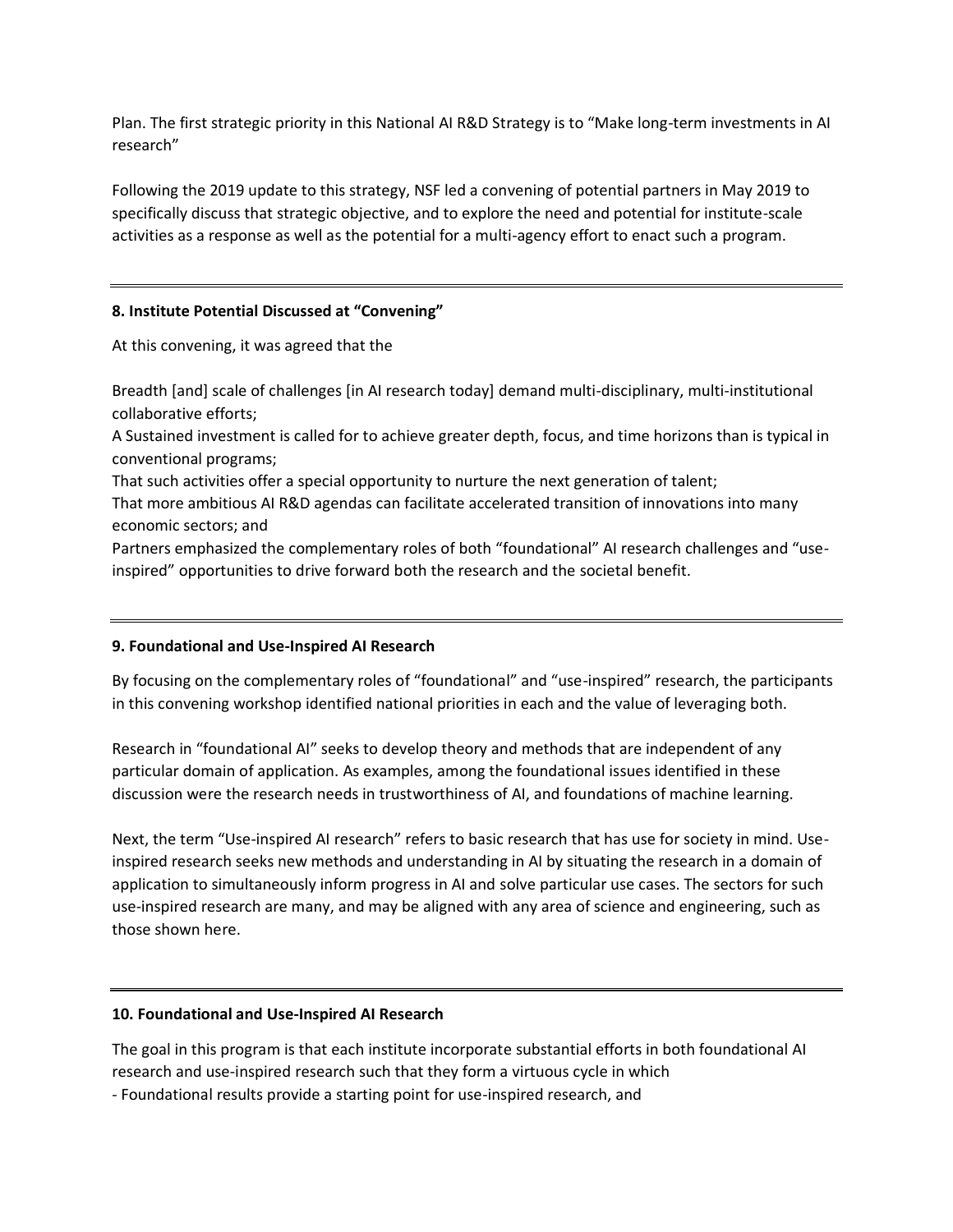- Results from use-inspired research are generalized and made foundational.

We use the phrase "use-inspired" rather than "applied" to emphasize that this solicitation seeks to support work that goes beyond merely applying known techniques, and adds new knowledge and understanding in both foundational AI and use-inspired domains.

## **11. Scope of Program: Artificial Intelligence (1)**

Turning to the solicitation, the overall purpose of the program is to "significantly advance research in AI and accelerate the development of transformational, AI-powered innovation by allowing researchers to focus on larger-scale, longer-term research." So to understand the global scope of the program – that is, what it means to "significantly advance research in AI" – we provide the definition of artificial intelligence that informs the scope of the program.

In a broad sense, AI is concerned with understanding the mechanisms underlying thought and intelligent behavior and their implementation in machines. What we often refer to as "core" AI research are methods pertaining to the learning, abstraction, and inference considered essential for the implementation of intelligent behavior in machines. Core AI research also includes the study of architectures intended to directly manifest that behavior, including general architectures for intelligence, integrated intelligent agents, and multiagent systems.

## **12. Scope of Program: Artificial Intelligence (2)**

The modeling and implementation of intelligent behavior in machines began as, and has continued to be, a multidisciplinary endeavor.

Many computational models of intelligence have drawn inspiration from living systems, drawing from biologically-inspired computing, computational neuroscience, and behavioral and cognitive science.

Computer vision and human-language technologies have a high overlap with artificial intelligence, inasmuch as they provide methods for the perceptual and communications capabilities critical to intelligent systems.

Robotics is closely related to, but not identical to, AI. Robotics can provide the embodiment critical for intelligent systems to be able to act upon the world. While an embodied AI may be a robot, this solicitation's focus is on the AI aspect of the research. For example, this solicitation does not include in its scope work development that is mainly focused on teleoperated robots or robots that repeat programmed instructions in controlled environments.

This definition of AI establishes the scope of research activities that are appropriate for any submission to the program.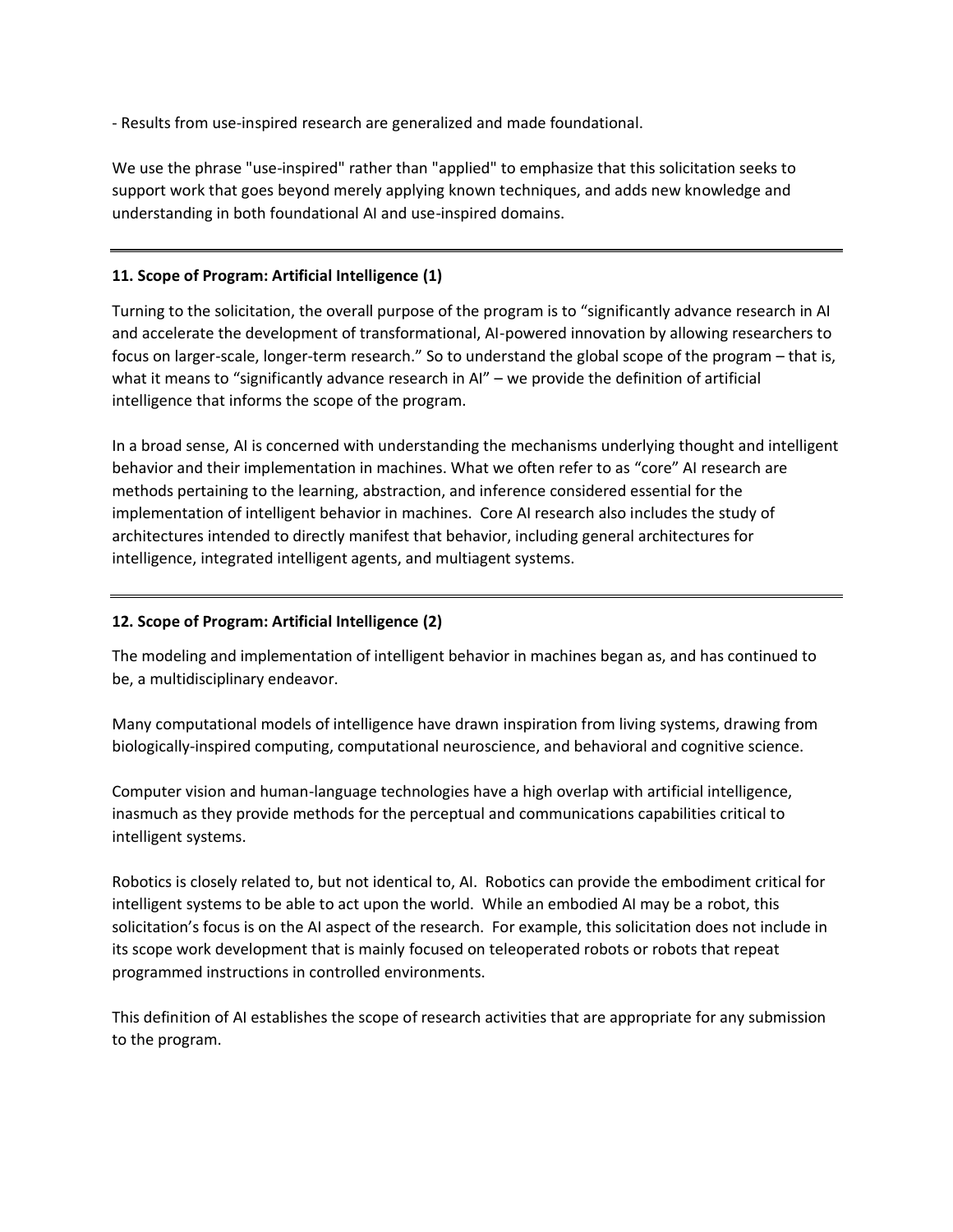#### **13. Program Structure: Funding Tracks - PLANNING**

This program provides finding opportunities in two tracks: Planning activities and full Institutes proposals. First we will look at the Planning Track.

The Planning track is for grants of up to two years duration and up to \$500,000. The funding limit for such proposals is larger than that in some other NSF solicitations to allow PIs to engage in a larger range of sustained community building activities, as well as to provide the opportunity to fund exploratory collaborative research as needed to support the Institute vision.

Proposals to the Planning track are NOT limited to the themes identified in the Institute track. Planning grants may be proposed in those areas, and they may also be proposed in any areas of foundational and use-inspired research appropriate to this solicitation, NSF, and partner organizations.

Future solicitations may be expected to provide an opportunity for the submission of full institute proposals stemming from, but not limited to, these planning activities.

The deadline for proposals to the Planning Track is Jan 30, 2020.

## **14. Program Structure: Funding Tracks - INSTITUTE**

The Institute track will support cooperative agreements of between \$16,000,000 and \$20,000,000 for between four and five years (with budgets up to \$4,000,000 per year). Institute proposals must convey clear and concrete plans for foundational AI research, use-inspired motivation and technology transition opportunities, the education and workforce development activities to be undertaken, and plans for multidisciplinary researchand community building appropriate to the proposed Institute's vision and mission.

In this first year of the program, Institute track proposals are being solicited in six high-priority areas. These areas will be detailed later in the presentation.

Future solicitations may target additional themes or even invite Institute proposals in areas not specifically called out, or offer open tracks. Future solicitations may continue the use of such themes (in these and other areas), invite unrestricted proposals for institutes, or both

The deadline for proposals to the Institute Track is Jan 28, 2020.

#### **15. Desiderata for All AI Research Institutes**

We now turn our attention to the activities that constitute an AI Research Institute in this program. The vision for this program is broad and ambitious. It is expected that each AI Research Institute will pursue this vision in a unique way. In so doing, each Institute must address each of the five desiderata common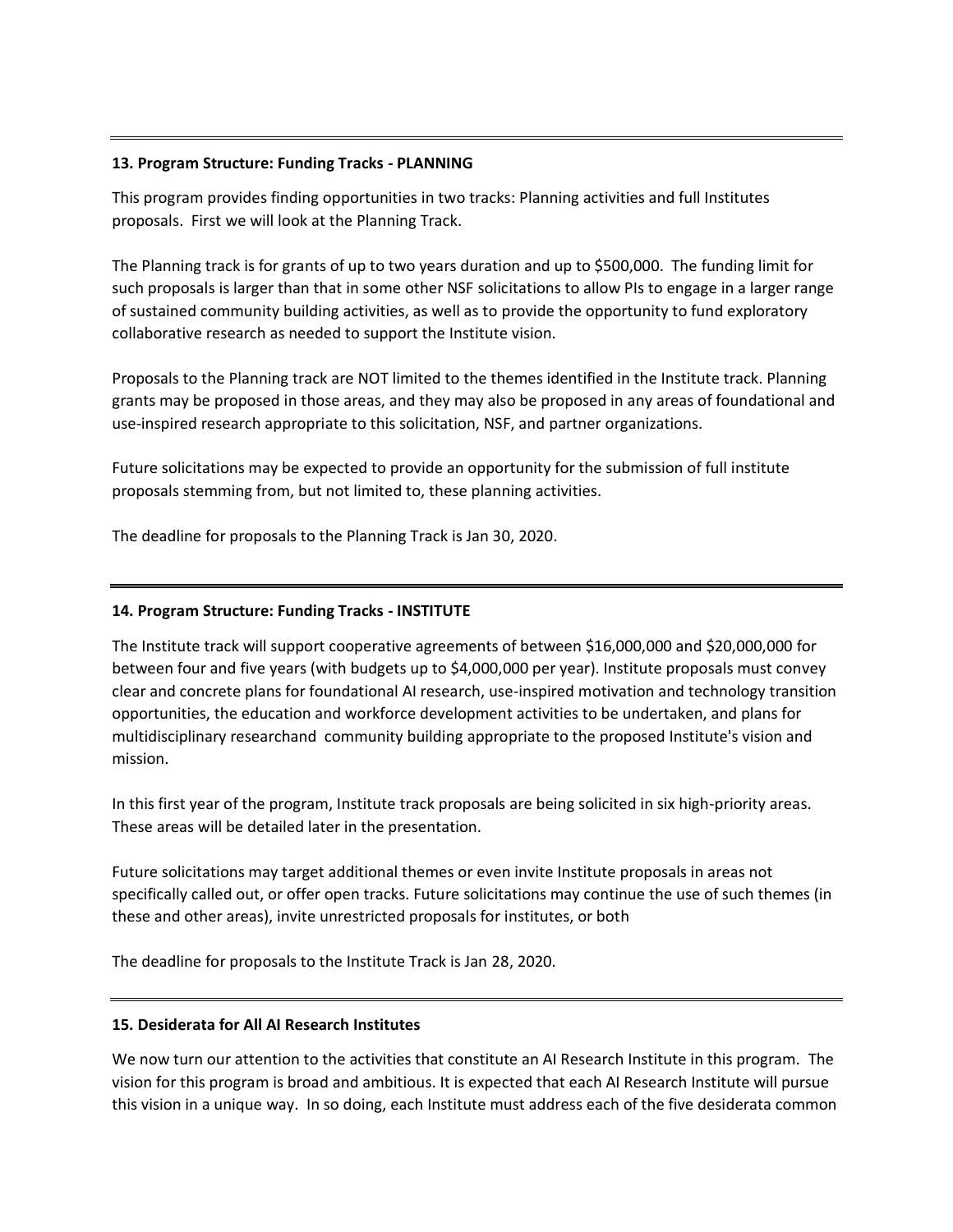to all AI Research Institutes proposed to this program. We will address each one in greater detail in the following slides.

#### **16. Advance Foundational AI Research**

The first function of Institutes, and critical to all proposals to this program, is that AI Research Institutes must advance foundational AI research. This means adding significant new knowledge and understanding to the disciplinary areas associated with the definition of AI presented earlier. In so doing, Institutes will demonstrate the potential to radically advance AI research beyond the state of the art. They might also address new foundational AI research priorities that arise from rapid advances in AI and the increasing ubiquity of AI-enabled technology.

The new directions charted by AI Research Institutes might indeed challenge disciplinary divisions that result from the current state of specialization, or promote the establishment of new science, engineering and educational communities that better reflect the long-term research needs for future AI.

#### **17. Leverage Use-Inspired Research**

Second, AI Research Institutes will leverage use-inspired research. Earlier we presented a definition of thid and a vision for how foundational and use-inspired research are expected, in this program, to inform one another in a virtuous cycle towards transformational advances in each -- Thus accelerating the development and fielding of AI-powered innovation, AND meeting the challenges and complexity of critical domain problems.

The sectors for such use-inspired research are many, and may be aligned with any area of science and engineering, or societal good.

Some Institute themes for this year's solicitation are coming from a strong use-inspired starting point (for example, you will see one oriented on discovery in Physics). It is critical that each institute concept proposed for such themes convey how foundational AI will be advanced in service of the use-inspired vision.

Other themes are oriented on foundational research challenges (especially the themes in Trustworthy AI and the Foundations of Machine Learning). In such institutes it is critical that use-inspired research demonstrably advances the discovery and development of general results.

#### **18. Next Generation of Talent**

Third, AI Research Institutes are expected to actively build the next generation of talent for a diverse, well-trained workforce.

Specifically, these Institutes should leverage the visionary nature of their research foci to drive new and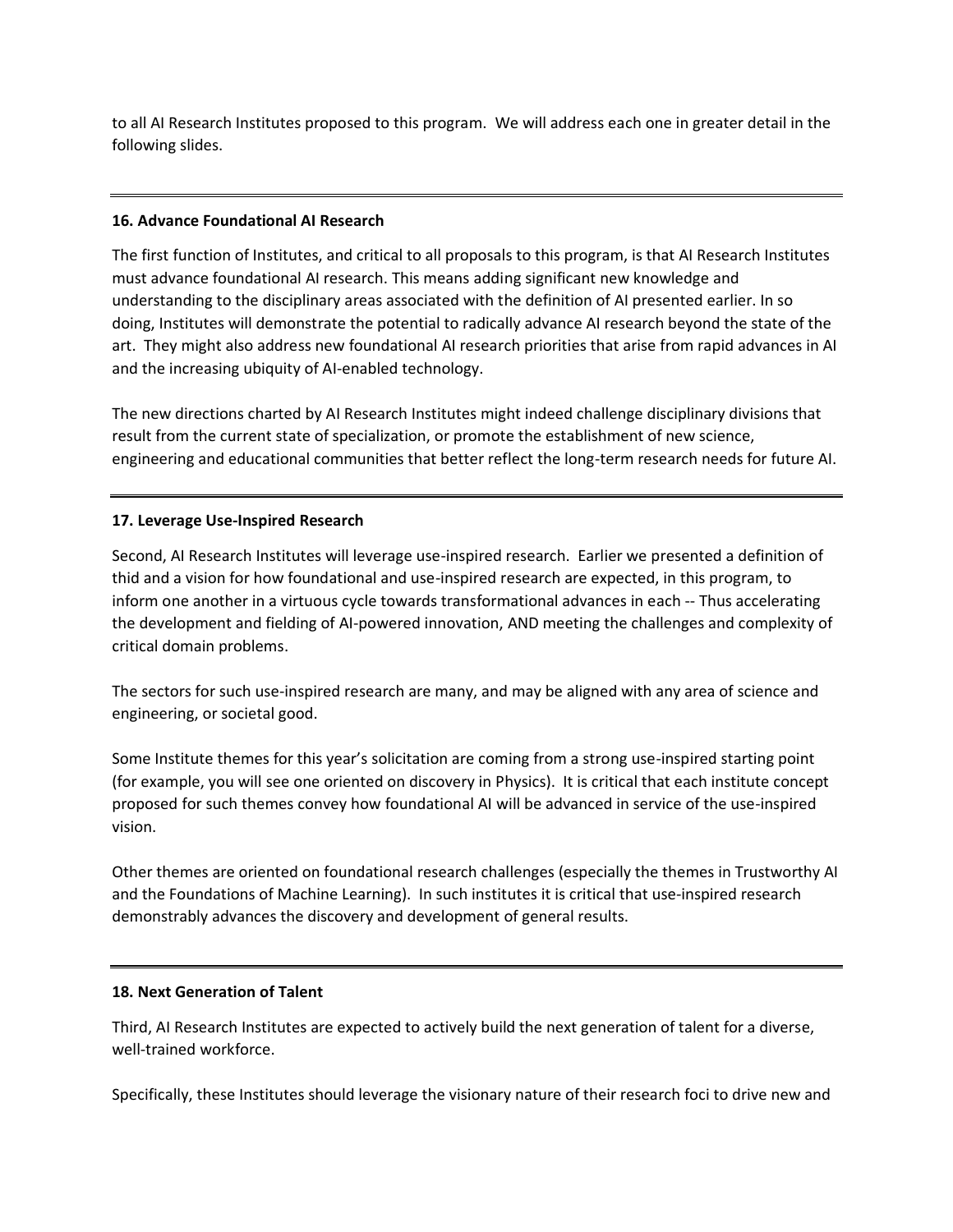innovative education and development tailored toward the Nation's undergraduates, graduate students, and post-doctoral researchers, as well as through community colleges and skilled technical workforce training and other opportunities that advance knowledge and education of AI, including public understanding of AI.

This could include innovative pedagogy and instructional materials, advanced learning technologies, project-driven training, cross-disciplinary and collaborative research, industry partnerships, and new career pathways.

Institutes should offer broad, deep, and diverse experiences to build the next generation of the AI workforce, with a focus on broadening participation among the full range of groups traditionally underrepresented in science and engineering. AI Research Institutes should maximize their unique position to grow the next generation of talent that will provide new discoveries and leadership.

#### **19. Multidisciplinary Groups**

Fourth, AI Research Institutes are expected to be coherent multidisciplinary groups of scientists, engineers and educators appropriate for the proposed mission and vision. It is expected that they therefore be a network of multiple organizations under the leadership of a single lead organization.

Each Institute will have a lead PI with demonstrated vision, experience, and capacity to manage a complex, multi-faceted, and innovative enterprise that integrates research, education, broadening participation, and knowledge transfer. Each Institute will also be staffed with a Managing Director or Project Manager (potentially distinct from the lead PI) and a suitable Management Team to oversee the operations of the Institute.

It is important to emphasize – While an External Advisory Board is required, please do not contact, invite, or identify in your proposals any potential Advisory Board members. This step should be taken after the merit review and selection process is complete.

#### **20. Nexus Points for Collaborative Efforts**

Finally, AI Research Institutes are expected to be nexus points for collaborative efforts. By "nexus point", we refer to the role that an institute can play in bringing together people, ideas, problems, and technical approaches for maximum impact.

Institutes are expected to bring together the best teams and approaches from diverse organizations such as institutions of higher education, federal agencies, industry, and nonprofits/foundations. They promote organizational collaborations and linkages within and between campuses, schools, and the world beyond, broadening participation in research, education, and knowledge transfer activities through a network of partners and affiliates. NSF and its partners encourage institutes composed of a range of organizations. An important measure of success here is that those participating collaborative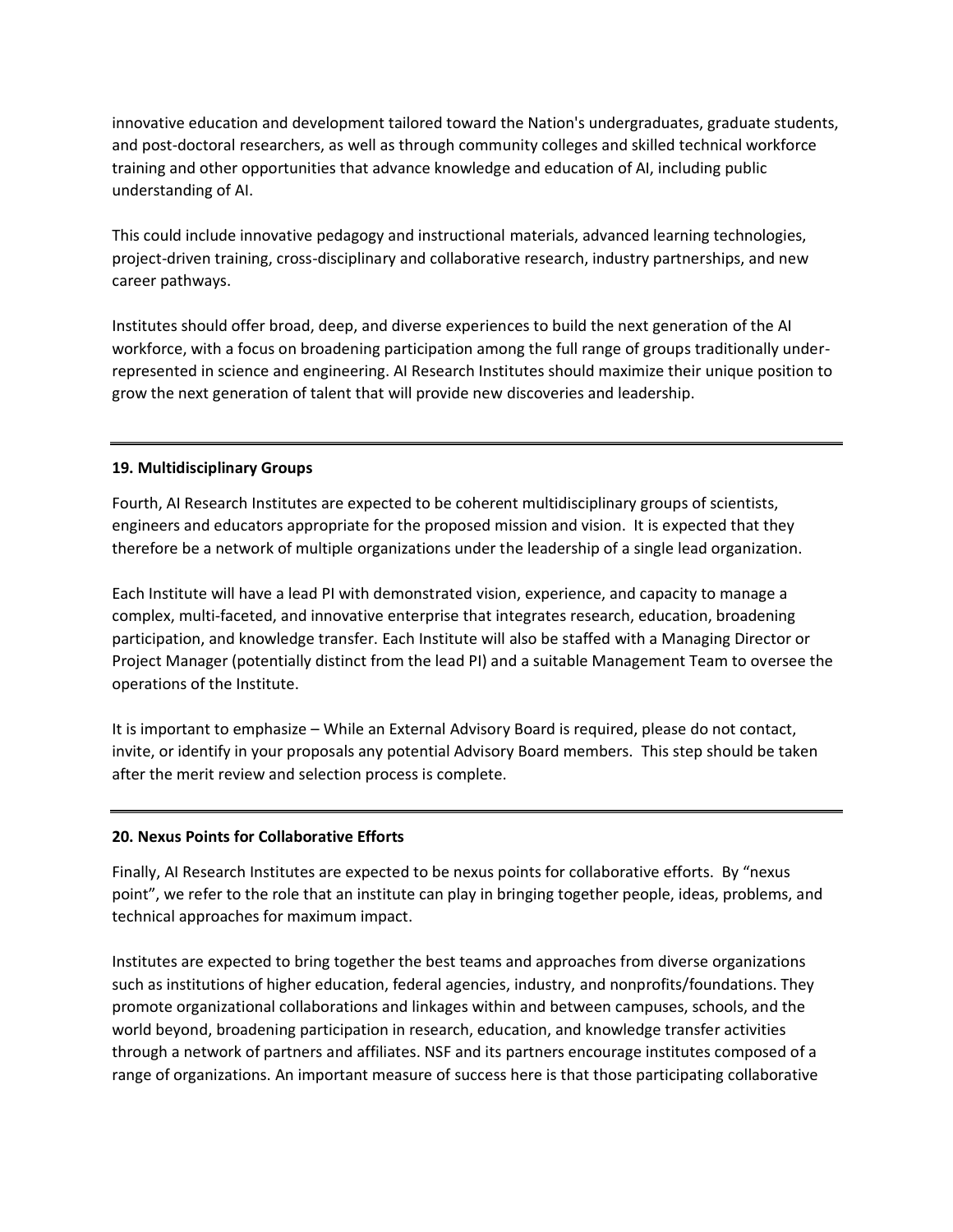efforts should be meaningfully integrated into a diverse Institute that is more than just the sum of the parts.

#### **21. FY 2020 Institute Themes**

We now turn our attention to the six specific themes in which proposals are solicited for the Institute track. This year, Institute track proposals are being solicited in the six high-priority areas shown on the slide. They are themes representing a subset of research areas that NSF and partners support, and which were determined to be both an immediate priority for funding partners and for which the research community was judged to be ready to respond this year.

The question sometimes arises about whether it is allowable to submit an Institute proposal that intends to address multiple themes. The solicitation allows for this, and we will address this further later.

I will now invite my colleagues who are principle points of contact for each theme to describe each at a high level. Please consult the solicitation for full descriptions of each theme, and direct questions about the specifics of these themes to the POCs listed there.

#### **22. Trustworthy AI**

I am Steven Whitmeyer, program director in the Division of Earth Sciences.

The Trustworthy AI theme is concerned with the development of AI technology that is not only powerful but also trustworthy. This theme is intentionally broad, encompassing a range of issues sometimes taken separately and sometimes in combination with one another to express the critical need that AI systems be trusted to be:

- Reliable, or sometimes thought of as verifiable – that is, they provide appropriate guarantees of behavior/performance, detect and thwart threats, and admit richer measures of reliability with methodologies for verifying robustness;

- Explainable, giving explanations that are appropriate to the domain, and are interpretable by human users, and/or sufficiently complete for troubleshooting erroneous behaviors or outputs;

- Privacy-preserving, respecting the expectations of privacy in both algorithms of AI and ML systems as well as the data they consume and produce; and

- Fair, including that they can be expected to avoid socially harmful biases that arise from system design, data bias, and their combination.

The solicitation presents these as "aspects of trustworthy AI" It is not necessary that an institute give each of these equal consideration, or even restrict its vision to these aspects or definitions of those aspects.

The solicitation also notes that these issues of trustworthiness pertain to a full range of AI methods, and not necessarily only the methods of data-driven machine learning.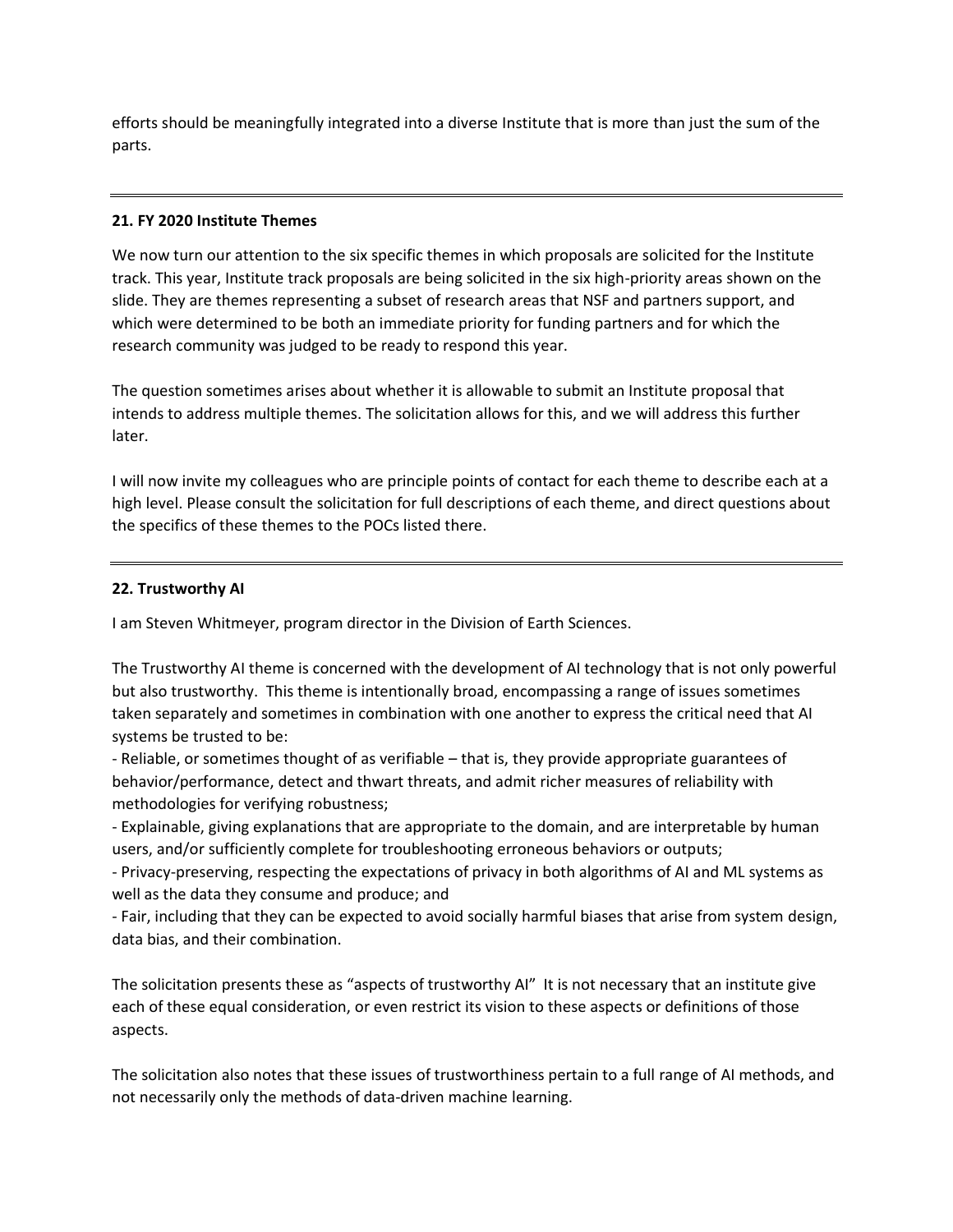Additionally, achieving trustworthy AI will require both technological advances and the development of policies for the governance of AI technologies. An Institute for Trustworthy AI should therefore include a component for the study of governance and ethics in addition to technology-driven research.

## **23. Foundations of Machine Learning**

Good afternoon. I'm Tracy Kimbrel, Program Director in the Division of Computing and Communication Foundations.

Theme 2 is "Foundations of Machine Learning." Machine learning, for purposes of this theme, refers to methods for solving tasks by generalizing from data. ML has made great advances in recent years through a combination of increases in computing power, the growing availability of data, and innovation in algorithms. While ML methods have yielded highly useful results over the past two decades, the field remains as much an art as a science.

Research at an Institute for Foundations of Machine Learning will seek general, rigorous principles for the theory of machine learning. An Institute might address questions of the sort shown here and in the solicitation, such as

- Theoretical study of established and new machine learning methods;
- A general theory of ML;
- Investigation of methods to combine symbolic and subsymbolic representations;
- Deeper evaluation of machine learning methods; and
- Discovery of general principles that govern deep learning architectures.

The solicitation does not limit the range of potential investigations here, as long as the institute in this theme has as its primary focus the goal to deepen the theoretical foundations for the science of machine learning. Therefore it is important to emphasize that applications of ML should not be the central aim of the Institute responding to this theme. As is appropriate throughout the program, useinspired research is expected to contribute to the related goal of foundational advances. However in this theme, the study of use cases should demonstrably advance the discovery and development of general results.

#### **24. AI-Driven Innovation in Agriculture and the Food System**

I am Charlotte Baer, National Program Leader in USDA NIFA.

AI-Driven Innovation in Agriculture and the Food System is a theme that is sponsored entirely by USDA-NIFA. Proposals submitted to this theme will designate NIFA as the intended funding agency.

Agricultural production is a use-inspired enterprise. AI applied strategically throughout agriculture and food production systems may provide a revolution in food and feed production.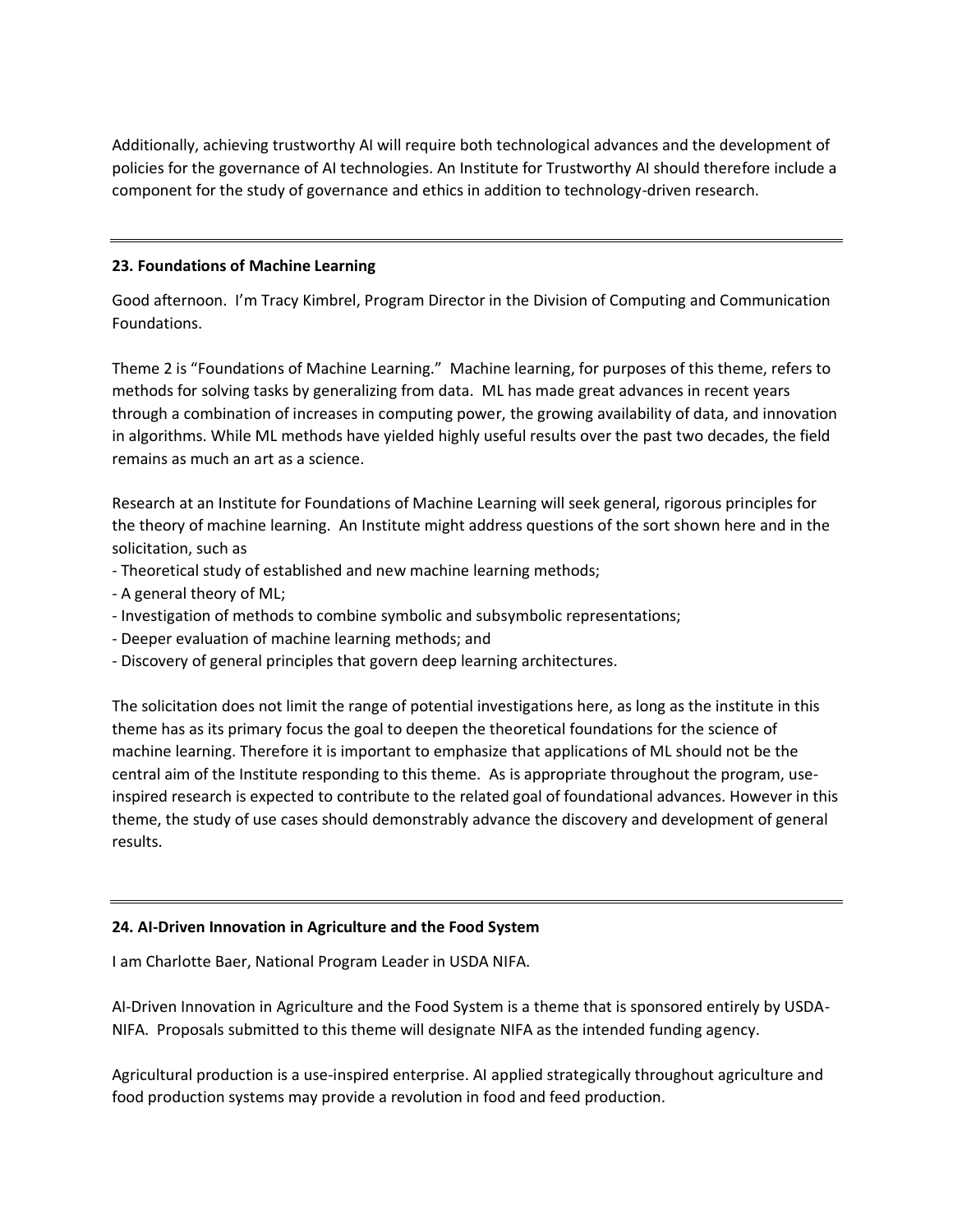There are critical challenges associated with the adoption of AI in agriculture. The success of AI for this purpose will depend on

- engaging and connecting stakeholders,
- social engagement on the processes and products of AI, and
- overcoming challenges in methods, data, privacy, and fairness.

AI Research Institutes that simultaneously advance foundational AI research and agriculture and food systems might address a wide range of research foci, build new multidisciplinary communities, and create the workforce needed for an AI-powered revolution in agriculture. Examples of such activities are included in the solicitation. That range of activities is presented only as illustrative of the potential scope of an Institute in this area; it is not to be taken as either prescriptive or limiting.

AI innovations are likely to be transferable to, or informative for, other agricultural application areas and to other themes across this overall initiative. NIFA encourages cross collaboration and sharing of information, where possible and through various forums, to further enhance expanding opportunities with AI. Efforts resulting from the theme will ideally support the research, education, extension, and economics endeavors designed to advance public knowledge and responsible commercial interests.

Questions specific to this theme should be directed to the National Program Director at NIFA, listed in the solicitation.

#### **25. AI-Augmented Learning**

I am Amy Baylor, Program Director in the Division of Research on Learning in Formal and Informal Settings.

The primary focus of an institute in the theme of AI-Augmented Learning includes research and development of AI-driven innovations to radically improve human learning and education writ large.

This could include learning in formal settings, training, and on the job, as well as informal settings.

An institute in AI-augmented learning could focus on the support of cognitive, neural, perceptive and affective processes as well as well-defined learning outcomes in STEM fields, and STEM-enabling content such as literacy, self-regulation, creativity, curiosity, communication, collaboration and social skills.

For example, AI to augment or support learning could include intelligent support for personalized and adaptive learning with a focus on learner agency, engagement, and interest-driven exploration. This could include, for example, research on the design of conversational agents, intelligent cognitive assistants, supportive multimodal dashboards, or social robots. AI-augmented learning should include careful attention to the role of human teachers/educators, mentors and collaborators.

An institute in this theme could also address the grand challenge of "Education for All" through research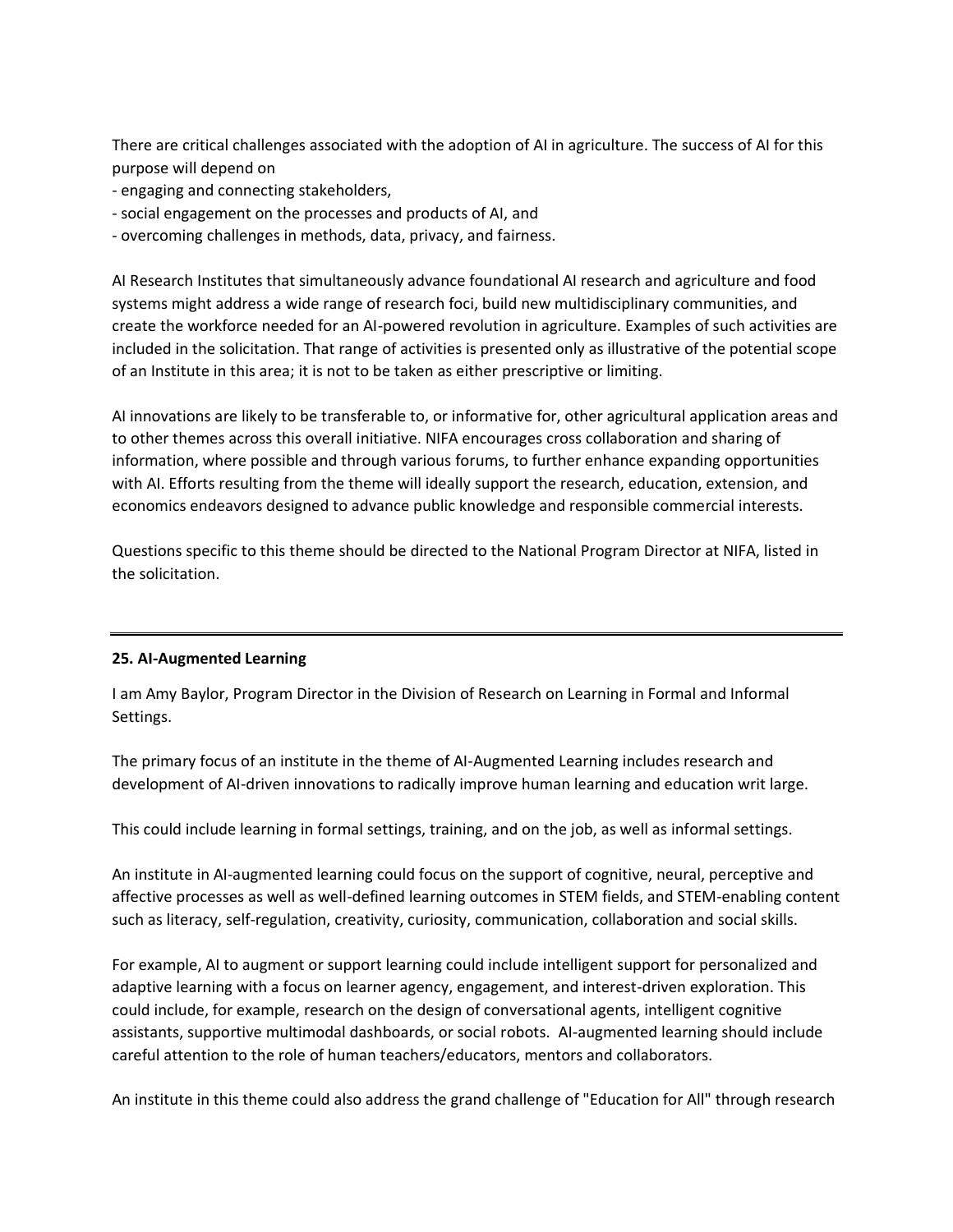of AI-supported learning systems to radically expand access of learning to all Americans and in response to the rapidly changing landscape of jobs and work.

Proposals should also include systematic plans to address algorithmic bias, provide model transparency and support data privacy and security in the support of learning.

#### **26. AI for Accelerating Molecular Synthesis and Manufacturing**

I am Laura Anderson, Program Director in the Division of Chemistry.

The primary focus for an institute in the theme, AI for Accelerating Molecular Synthesis and Manufacturing, is the development of AI advances and AI-based tools to drive molecular discovery and identify chemical transformations that support energy-efficient, sustainable chemical manufacturing. Activities in this institute will impact new molecule discovery as well as the development of alternatives to existing chemical processes. End-use products include: small molecules, commodity chemicals, pharmaceuticals, specialty chemicals, biochemicals, macromolecules, and nanomaterials; impacted technologies include: advanced manufacturing and sustainable processes.

Institutes in this theme will focus on research leading to the development of AI tools and approaches that increase the pace of discovery of new molecules and promote alternative, energy-sustainable processes for chemical manufacturing. These activities may include:

- The development of methods to extract useful information from sources with sparse and noisy data including figures, spectra, tables, and text for use by AI systems.

- The execution of autonomous experimental and computational measurements to facilitate synthetic AI tool development.

- The use of automated synthesizers to verify AI tools, improve synthetic reproducibility and repeatability, and design safer and more sustainable methods of chemical manufacturing.

#### **27. AI for Discovery in Physics**

I am Saul Gonzalez, Program Director and Acting Deputy Division Director in the Division of Physics.

An AI Institute in Physics will incorporate novel techniques to accelerate discovery and extend the frontier in AI by addressing domain-specific challenges in Physics. Realizing the full potential of AI for Discovery in Physics will improve the operations and exploitation of Division of Physics facilities, promote the integration and interpretation of heterogenous datasets, accelerate model-building and quantification of uncertainties, and enable novel ways to interrogate high-dimensional features of complex data sets.

An institute in this theme might focus on one or more of the following examples. This list is neither prescriptive nor limiting.

- improving and optimizing operations, real-time event selection, classification, feature extraction, reconstruction, and analysis at dataflow-intensive facilities;

- accelerating multi-scale, multi-physics simulations for multi-messenger astrophysics, quantum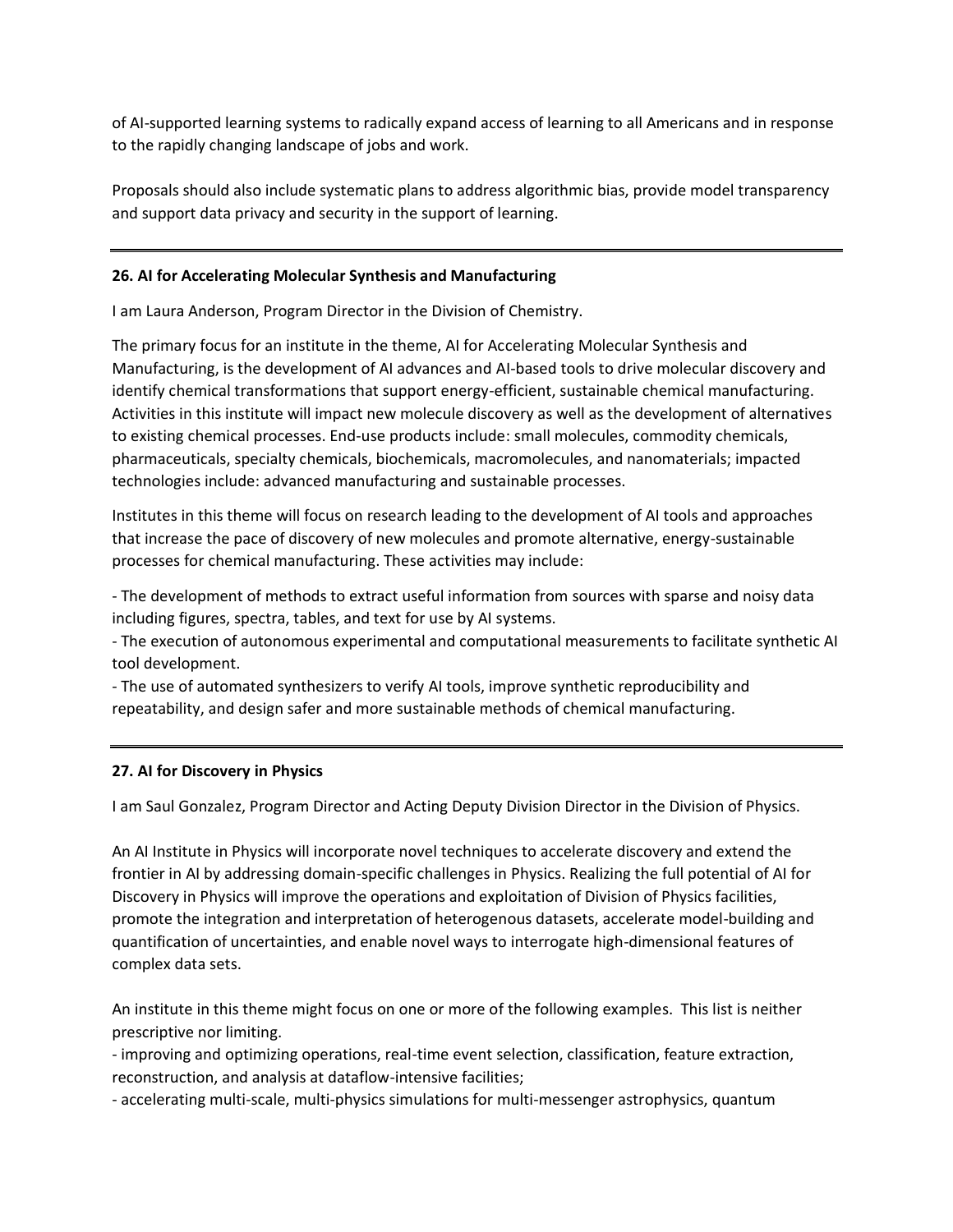chromodynamics, cosmology, and plasma physics;

- exploring the very large space of potentially viable string theories ("string landscape");

- developing and validating predictive dynamical models of complex, far-from-equilibrium systems;

- improving the understanding of the physics principles behind genome packing and the resulting genome architecture and dynamics; or

- co-developing improved physical models of brain function and new AI architectures.

#### **28. Education, Workforce and Broadening Participation**

Thank you, Colleagues. Now that we have finished looking at the individual themes relevant to the Institute track, we would like to conclude with some observations that again pertain to the entire program. We begin by pointing out that the AI Research Institutes program is dedicated to robust activities in education, workforce development, and broadening participation. This is evident in the "desiderata" for Institutes, with special emphasis in the institute's role in actively building the next generation of talent.

Where planning proposals are concerned, all planning activities and institutes are expected to propose meaningful plans in these activities, and submission requirements make clear where this should be addressed, especially in the section, "Education and Workforce Development", where proposals will present plans toward actively building the next generation of talent for a diverse well-trained workforce through new and innovative approaches to education and workforce development.

Full Institute proposals have the same required section in which more concrete programs will be proposed for education and workforce development. In addition, full Institute proposals will also include a designated section for Broadening Participation Plans, in which proposals will describe broadening participation objectives and strategies for achieving them, increasing diversity through the participation of underrepresented groups, including women, minorities, and persons with disabilities.

#### **29. Notes on Submission and Eligibility**

As we near the end, we would like to emphasize some of the important submission and eligibility requirements in the solicitation.

All proposals to this program track are to be single-organization proposals. That is to say, collaborators from multiple organizations will submit a single proposal from a lead organization. Collaborative proposals from multiple organizations will not be accepted. For more information on these procedures, please see Chapter II - Proposal Preparation Instructions in the NSF Proposal and Award Policies & Procedures Guide, or PAPPG.

Two types of organization may apply in this role as lead organization, as shown. Other organization types MAY be included as subawardees on proposals. Further clarification on these types of organization can be found in the PAPPG.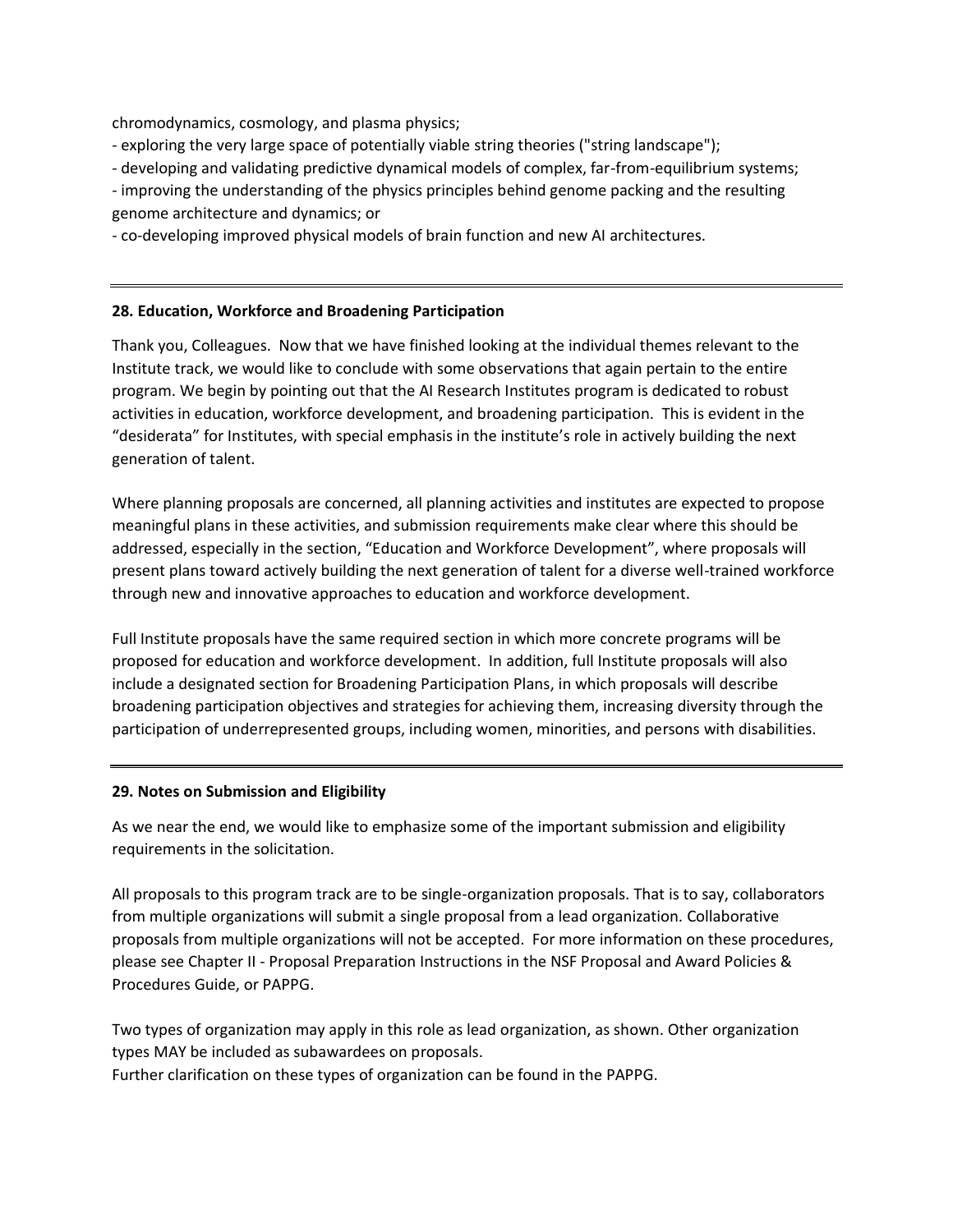Where submission limits are concerned, there are no limits on number of submission per institution. There are, however, limits on the number of proposals for senior personnel. An individual may be on at most TWO proposals of any kind as senior personnel. In addition, an individual may be on at most ONE Institute Track Proposal.

When applying these criteria and considering your potential participation in proposals to this program, it is important to understand that the term "senior personnel" is inclusive of the roles of PI and co-PI. Be careful to be listed on at most two projects. In the event that an individual exceeds these limits, compliant proposals will be accepted based on earliest date and time of proposal submission. That is, the first two compliant proposals will be accepted, and the remainder will be returned without review.

## **30. Other Frequently-Asked Questions (Can I submit an Institute proposal that responds to multiple themes?)**

And as we near the question and answer period, we want to address a few frequently-asked questions that are among the most commonly asked, and which will appear in a soon-to-be-released FAQ document.

First, "Can I submit an Institute proposal that responds to multiple themes? And Is it a good idea?"

We can answer the first. The solicitation allows for this.

As for whether this is a good idea, this is a matter of the quality of proposal, which will be determined in merit review. As such, it is advisable that relevance to any more than one theme be identified only in cases where significant activity is planned in the five desiderata for Institutes for those additional themes.

#### **31. Other Frequently-Asked Questions (Is it required that an Institute be multi-organizational?)**

Next, "Is it required that an Institute be multi-organizational? How important is this? And How many organizations should comprise an AI Research Institute?"

This program requires that "Institutes will consist of a network of multiple organizations." The program encourages multi-organizational arrangements comprising a "complex, multi-faceted, and innovative enterprise that integrates research, education, broadening participation, and knowledge transfer;" and which engage diverse institutions. Furthermore, the program requires that Institutes create nexus points that "[bring] together the best teams and approaches from institutions of higher education, federal agencies, industry, and nonprofits/foundations." How a particular proposed Institute envisions this will be unique to that Institute. To assess the potential competitiveness of a proposal, note that the solicitation-specific review criteria refer to all five of the desiderata for Institutes provided in the program description.